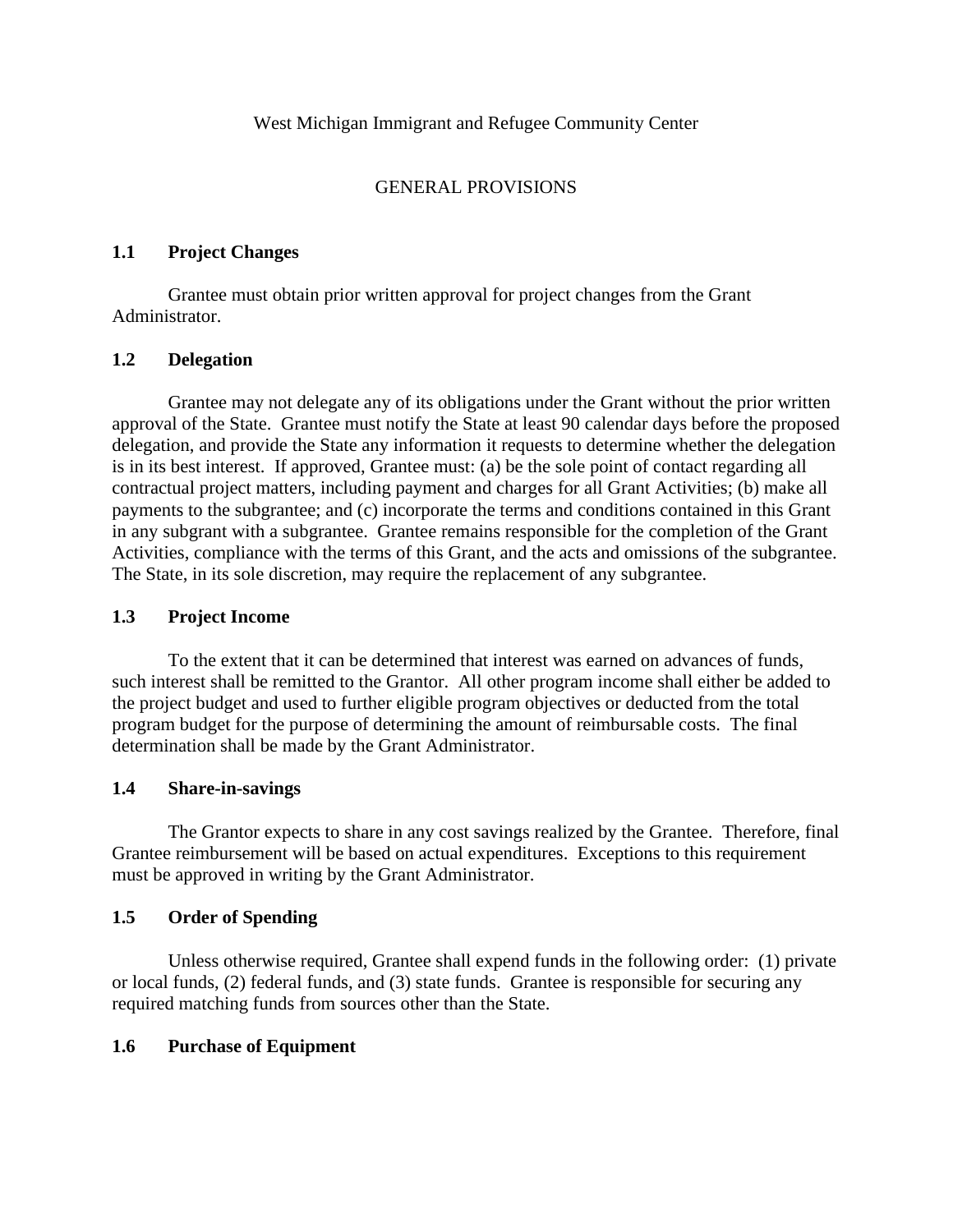The purchase of equipment not specifically listed in the Budget, must have prior written approval of the Grant Administrator. Equipment is defined as non-expendable personal property having a useful life of more than one year. Such equipment shall be retained by the Grantee unless otherwise specified at the time of approval.

## **1.7 Accounting**

The Grantee shall adhere to the Generally Accepted Accounting Principles and shall maintain records which will allow, at a minimum, for the comparison of actual outlays with budgeted amounts. The Grantee's overall financial management system must ensure effective control over and accountability for all funds received. Accounting records must be supported by source documentation including, but not limited to, balance sheets, general ledgers, time sheets and invoices. The expenditure of state funds shall be reported by line item and compared to the Budget.

## **1.8 Records Maintenance, Inspection, Examination, and Audit**

The State or its designee may audit Grantee to verify compliance with this Grant. Grantee must retain and provide to the State or its designee upon request, all financial and accounting records related to the Grant through the term of the Grant and for 7 years after the latter of termination, expiration, or final payment under this Grant or any extension ("Audit Period"). If an audit, litigation, or other action involving the records is initiated before the end of the Audit Period, Grantee must retain the records until all issues are resolved.

Within 10 calendar days of providing notice, the State and its authorized representatives or designees have the right to enter and inspect Grantee's premises or any other places where Grant Activities are being performed, and examine, copy, and audit all records related to this Grant. Grantee must cooperate and provide reasonable assistance. If any financial errors are revealed, the amount in error must be reflected as a credit or debit on subsequent invoices until the amount is paid or refunded. Any remaining balance at the end of the Grant must be paid or refunded within 45 calendar days.

This Section applies to Grantee, any parent, affiliate, or subsidiary organization of Grantee, and any subgrantee that performs Grant Activities in connection with this Grant.

If the Grantee is a governmental or non-profit organization and expends the minimum level specified in OMB Uniform Guidance (\$750,000 as of December 26, 2013) or more in total federal funds in its fiscal year, then Grantee is required to submit an Audit Report to the Federal Audit Clearinghouse (FAC) as required in 200.36.

### **1.9 Competitive Bidding**

The Grantee agrees that all procurement transactions involving the use of state funds shall be conducted in a manner that provides maximum open and free competition. When competitive selection is not feasible or practical, the Grantee agrees to obtain the written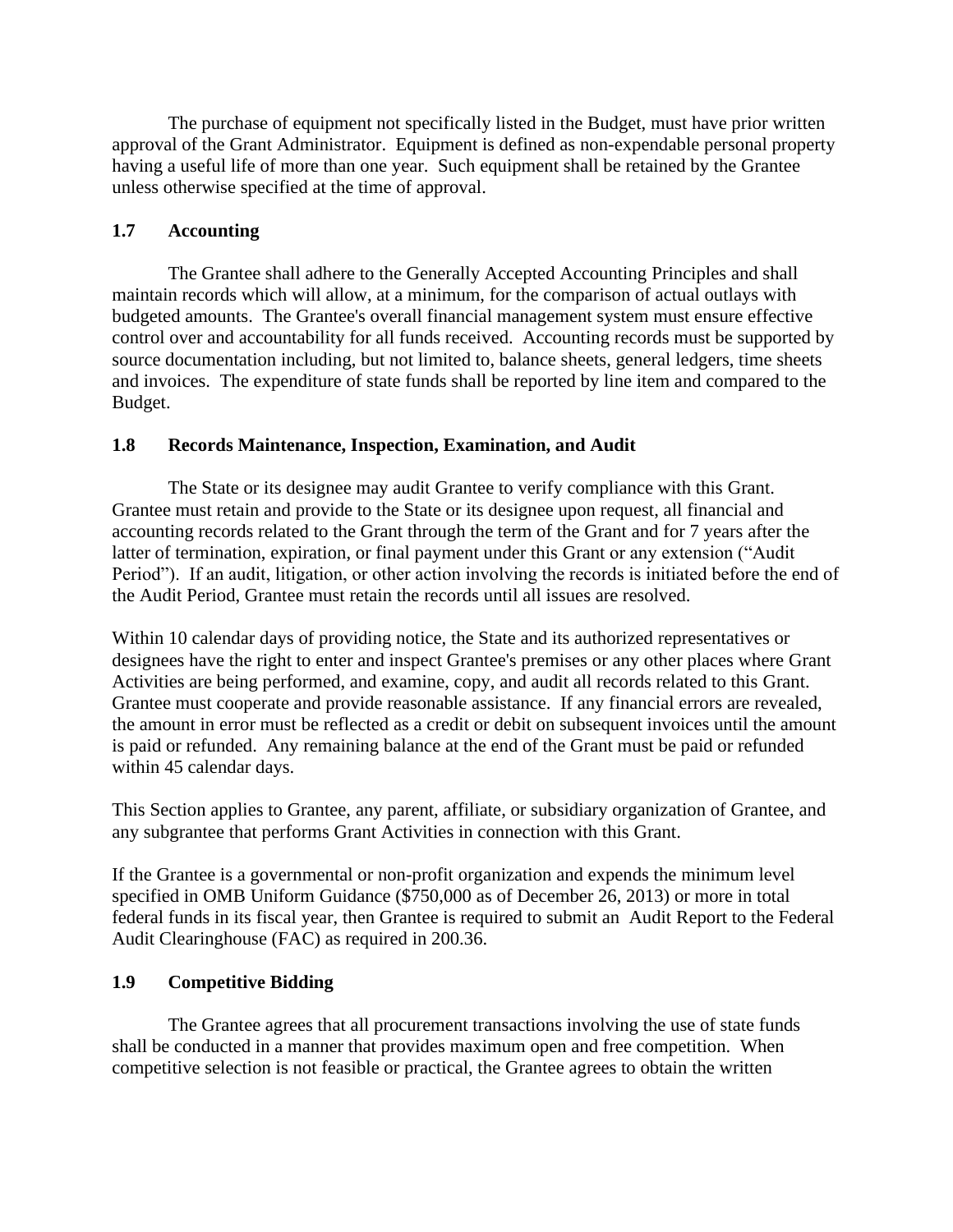approval of the Grant Administrator before making a sole source selection. Sole source contracts should be negotiated to the extent that such negotiation is possible.

#### **2.0 Liability**

The State is not liable for any costs incurred by the Grantee before the start date or after the end date of this Agreement. Liability of the State is limited to the terms and conditions of this Agreement and the grant amount.

### **2.1 Intellectual Property**

#### Ownership by Grantee

Unless otherwise required by law, all intellectual property developed using funds from this Agreement, including copyright, patent, trademark and trade secret, shall belong to the Grantee.

#### **2.2 Safety**

The Grantee, and all subgrantees are responsible for insuring that all precautions are exercised at all times for the protection of persons and property. Safety provisions of all Applicable Laws and building and construction codes shall be observed. The Grantee, and every subgrantee are responsible for compliance with all federal, state and local laws and regulations in any manner affecting the work or performance of this Agreement and shall at all times carefully observe and comply with all rules, ordinances, and regulations. The Grantee, and all subgrantees shall secure all necessary certificates and permits from municipal or other public authorities as may be required in connection with the performance of this Agreement.

#### **2.3 General Indemnification**

Grantee must defend, indemnify and hold the State, its departments, divisions, agencies, offices, commissions, officers, and employees harmless, without limitation, from and against any and all actions, claims, losses, liabilities, damages, costs, attorney fees, and expenses (including those required to establish the right to indemnification), arising out of or relating to: (a) any breach by Grantee (or any of Grantee's employees, agents, subgrantees, or by anyone else for whose acts any of them may be liable) of any of the promises, agreements, representations, warranties, or insurance requirements contained in this Grant; (b) any infringement, misappropriation, or other violation of any intellectual property right or other right of any third party; (c) any bodily injury, death, or damage to real or tangible personal property occurring wholly or in part due to action or inaction by Grantee (or any of Grantee's employees, agents, subgrantees, or by anyone else for whose acts any of them may be liable); and (d) any acts or omissions of Grantee (or any of Grantee's employees, agents, subgrantees, or by anyone else for whose acts any of them may be liable).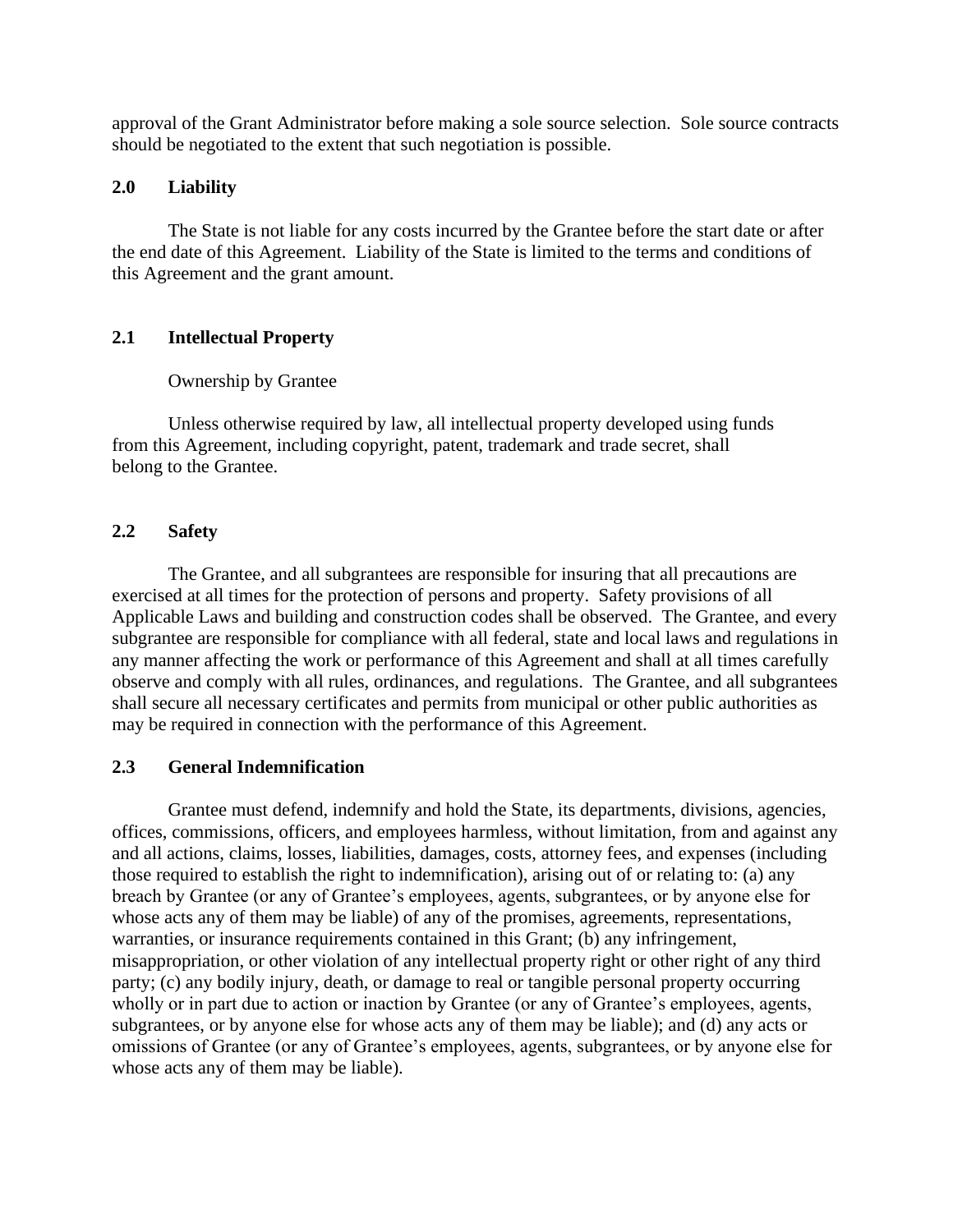The State will notify Grantee in writing if indemnification is sought; however, failure to do so will not relieve Grantee, except to the extent that Grantee is materially prejudiced. Grantee must, to the satisfaction of the State, demonstrate its financial ability to carry out these obligations.

The State is entitled to: (i) regular updates on proceeding status; (ii) participate in the defense of the proceeding; (iii) employ its own counsel; and to (iv) retain control of the defense if the State deems necessary. Grantee will not, without the State's written consent (not to be unreasonably withheld), settle, compromise, or consent to the entry of any judgment in or otherwise seek to terminate any claim, action, or proceeding. To the extent that any State employee, official, or law may be involved or challenged, the State may, at its own expense, control the defense of that portion of the claim.

#### **2.4 Termination**

#### A. Termination for Cause

The State may terminate this Grant for cause, in whole or in part, if Grantee, as determined by the State: (a) endangers the value, integrity, or security of any location, data, or personnel; (b) becomes insolvent, petitions for bankruptcy court proceedings, or has an involuntary bankruptcy proceeding filed against it by any creditor; (c) engages in any conduct that may expose the State to liability; (d) breaches any of its material duties or obligations; or (e) fails to cure a breach within the time stated in a notice of breach. Any reference to specific breaches being material breaches within this Grant will not be construed to mean that other breaches are not material.

If the State terminates this Grant under this Section, the State will issue a termination notice specifying whether Grantee must: (a) cease performance immediately, or (b) continue to perform for a specified period. If it is later determined that Grantee was not in breach of the Grant, the termination will be deemed to have been a Termination for Convenience, effective as of the same date, and the rights and obligations of the parties will be limited to those provided in Subsection B, Termination for Convenience.

The State will only pay for amounts due to Grantee for Grant Activities accepted by the State on or before the date of termination, subject to the State's right to set off any amounts owed by the Grantee for the State's reasonable costs in terminating this Grant. The Grantee must pay all reasonable costs incurred by the State in terminating this Grant for cause, including administrative costs, attorneys' fees, court costs, transition costs, and any costs the State incurs to procure the Grant Activities from other sources.

B. Termination for Convenience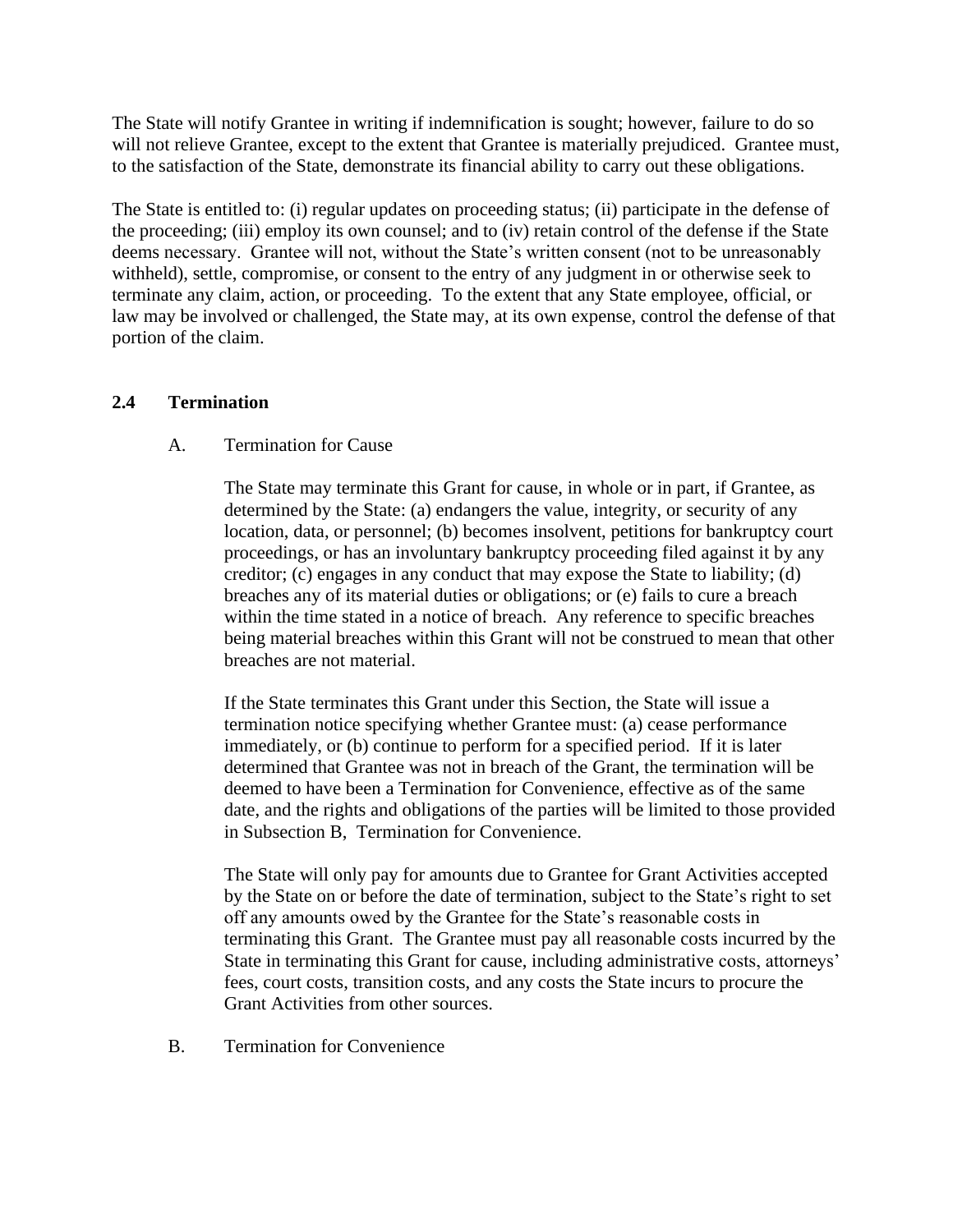The State may immediately terminate this Grant in whole or in part without penalty and for any reason, including but not limited to, appropriation or budget shortfalls. If the State terminates this Grant for convenience, the State will pay all reasonable costs, as determined by the State, for State approved Grant Responsibilities.

#### **2.5 Conflicts and Ethics**

Grantee will uphold high ethical standards and is prohibited from: (a) holding or acquiring an interest that would conflict with this Grant; (b) doing anything that creates an appearance of impropriety with respect to the award or performance of the Grant; (c) attempting to influence or appearing to influence any State employee by the direct or indirect offer of anything of value; or (d) paying or agreeing to pay any person, other than employees and consultants working for Grantee, any consideration contingent upon the award of the Grant. Grantee must immediately notify the State of any violation or potential violation of these standards. This Section applies to Grantee, any parent, affiliate, or subsidiary organization of Grantee, and any subgrantee that performs Grant Activities in connection with this Grant.

#### **2.6 Non-Discrimination**

Under the Elliott-Larsen Civil Rights Act, 1976 PA 453, MCL 37.2101, et seq., and the Persons with Disabilities Civil Rights Act, 1976 PA 220, MCL 37.1101, et seq., Grantee and its subgrantees agree not to discriminate against an employee or applicant for employment with respect to hire, tenure, terms, conditions, or privileges of employment, or a matter directly or indirectly related to employment, because of race, color, religion, national origin, age, sex, height, weight, marital status, or mental or physical disability. Breach of this covenant is a material breach of this Grant.

### **2.7 Unfair Labor Practices**

Under MCL 423.324, the State may void any Grant with a Grantee or subgrantee who appears on the Unfair Labor Practice register compiled under MCL 423.322.

#### **2.8 Force Majeure**

Neither party will be in breach of this Grant because of any failure arising from any disaster or acts of god that are beyond their control and without their fault or negligence. Each party will use commercially reasonable efforts to resume performance. Grantee will not be relieved of a breach or delay caused by its subgrantees. If immediate performance is necessary to ensure public health and safety, the State may immediately Grant with a third party.

#### **2.9 Media Releases**

News releases (including promotional literature and commercial advertisements) pertaining to the Grant or project to which it relates must not be made without prior written State approval, and then only in accordance with the explicit written instructions of the State.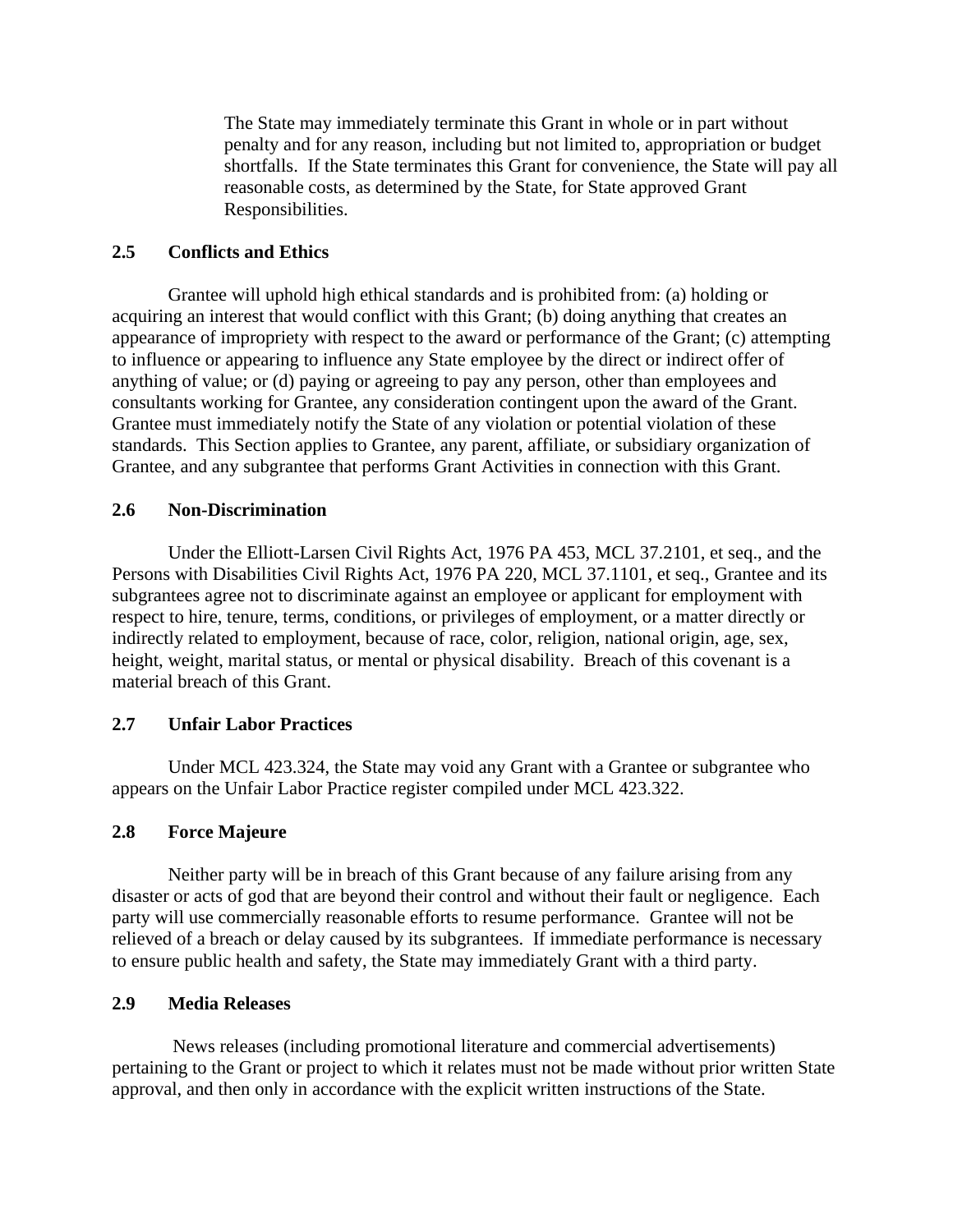### **3.0 Website Incorporation**

The State is not bound by any content on Grantee's website unless expressly incorporated directly into this Grant.

## **3.1 Certification Regarding Debarment**

The Grantee certifies, by signature to this Agreement, that neither it nor its principals are presently debarred, suspended, proposed for debarment, declared ineligible, or voluntarily excluded from participation in this Agreement by any federal or State department or agency. If the Grantee is unable to certify to any portion of this statement, the Grantee shall attach an explanation to this Agreement.

## **3.2 Illegal Influence**

The Grantee certifies, to the best of his or her knowledge and belief that:

- A. No federal appropriated funds have been paid nor will be paid, by or on behalf of the Grantee, to any person for influencing or attempting to influence an officer or employee of any agency, a member of Congress, an officer or employee of Congress, or an employee of a member of Congress in connection with the awarding of any federal contract, the making of any federal grant, the making of any federal loan, the entering into of any cooperative agreement, and the extension, continuation, renewal, amendment, or modification of any federal contract, grant, loan or cooperative agreement.
- B. If any funds other than federal appropriated funds have been paid or will be paid to any person for influencing or attempting to influence an officer or employee of any agency, a member of Congress, an officer or employee of Congress, or an employee of a member of Congress in connection with this grant, the Grantee shall complete and submit Standard Form-LLL, "Disclosure Form to Report Lobbying," in accordance with its instructions.
- C. The Grantee shall require that the language of this certification be included in the award documents for all grants or subcontracts and that all subrecipients shall certify and disclose accordingly.

The State has relied upon this certification as a material representation. Submission of this certification is a prerequisite for entering into this Agreement imposed by 31 USC § 1352. Any person who fails to file the required certification shall be subject to a civil penalty of not less than \$10,000 and not more than \$100,000 for each such failure.

The Grantee certifies, to the best of his or her knowledge and belief that no state funds have been paid nor will be paid, by or on behalf of the Grantee, to any person for influencing or attempting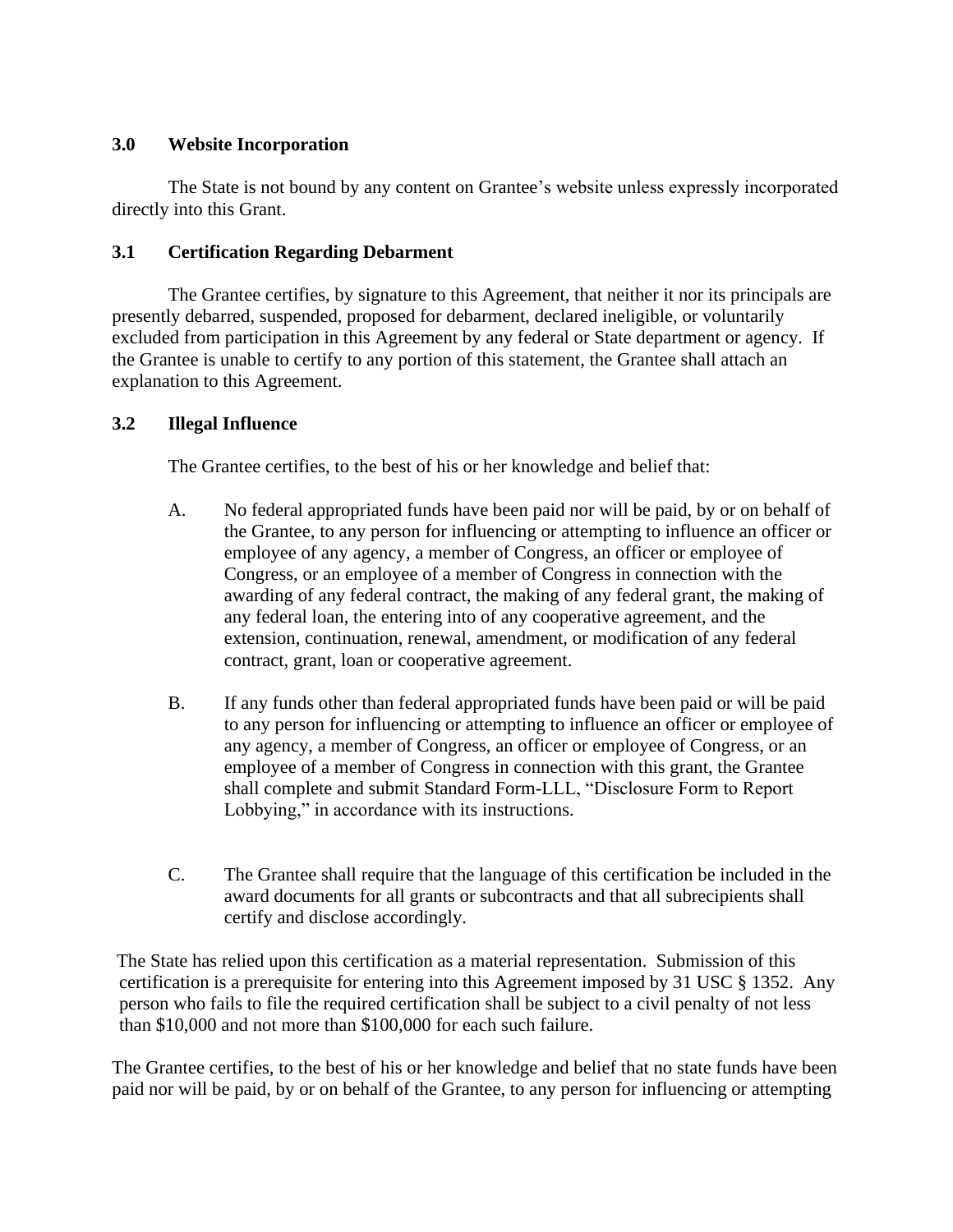to influence an officer or employee of any State agency, a member of the Legislature, or an employee of a member of the Legislature in connection with the awarding of any state contract, the making of any state grant, the making of any state loan, the entering into of any cooperative agreement, and the extension, continuation, renewal, amendment, or modification of any state contract, grant, loan or cooperative agreement.

## **3.3 Governing Law**

This Grant is governed, construed, and enforced in accordance with Michigan law, excluding choice-of-law principles, and all claims relating to or arising out of this Grant are governed by Michigan law, excluding choice-of-law principles. Any dispute arising from this Grant must be resolved in Michigan Court of Claims. Grantee consents to venue in Ingham County, and waives any objections, such as lack of personal jurisdiction or forum non conveniens. Grantee must appoint agents in Michigan to receive service of process.

## **3.4 Compliance with Laws**

Grantee must comply with all federal, state and local laws, rules and regulations.

## **3.5 Disclosure of Litigation, or Other Proceeding**

Grantee must notify the State within 14 calendar days of receiving notice of any litigation, investigation, arbitration, or other proceeding (collectively, "Proceeding") involving Grantee, a subgrantee, or an officer or director of Grantee or subgrantee, that arises during the term of the Grant, including: (a) a criminal Proceeding; (b) a parole or probation Proceeding; (c) a Proceeding under the Sarbanes-Oxley Act; (d) a civil Proceeding involving: (1) a claim that might reasonably be expected to adversely affect Grantee's viability or financial stability; or (2) a governmental or public entity's claim or written allegation of fraud; or (e) a Proceeding involving any license that Grantee is required to possess in order to perform under this Grant.

### **3.6 Assignment**

Grantee may not assign this Grant to any other party without the prior approval of the State. Upon notice to Grantee, the State, in its sole discretion, may assign in whole or in part, its rights or responsibilities under this Grant to any other party. If the State determines that a novation of the Grant to a third party is necessary, Grantee will agree to the novation, provide all necessary documentation and signatures, and continue to perform, with the third party, its obligations under the Grant.

### **3.7 Entire Grant and Modification**

This Grant is the entire agreement and replaces all previous agreements between the parties for the Grant Activities. This Grant may not be amended except by signed agreement between the parties.

### **3.8 Grantee Relationship**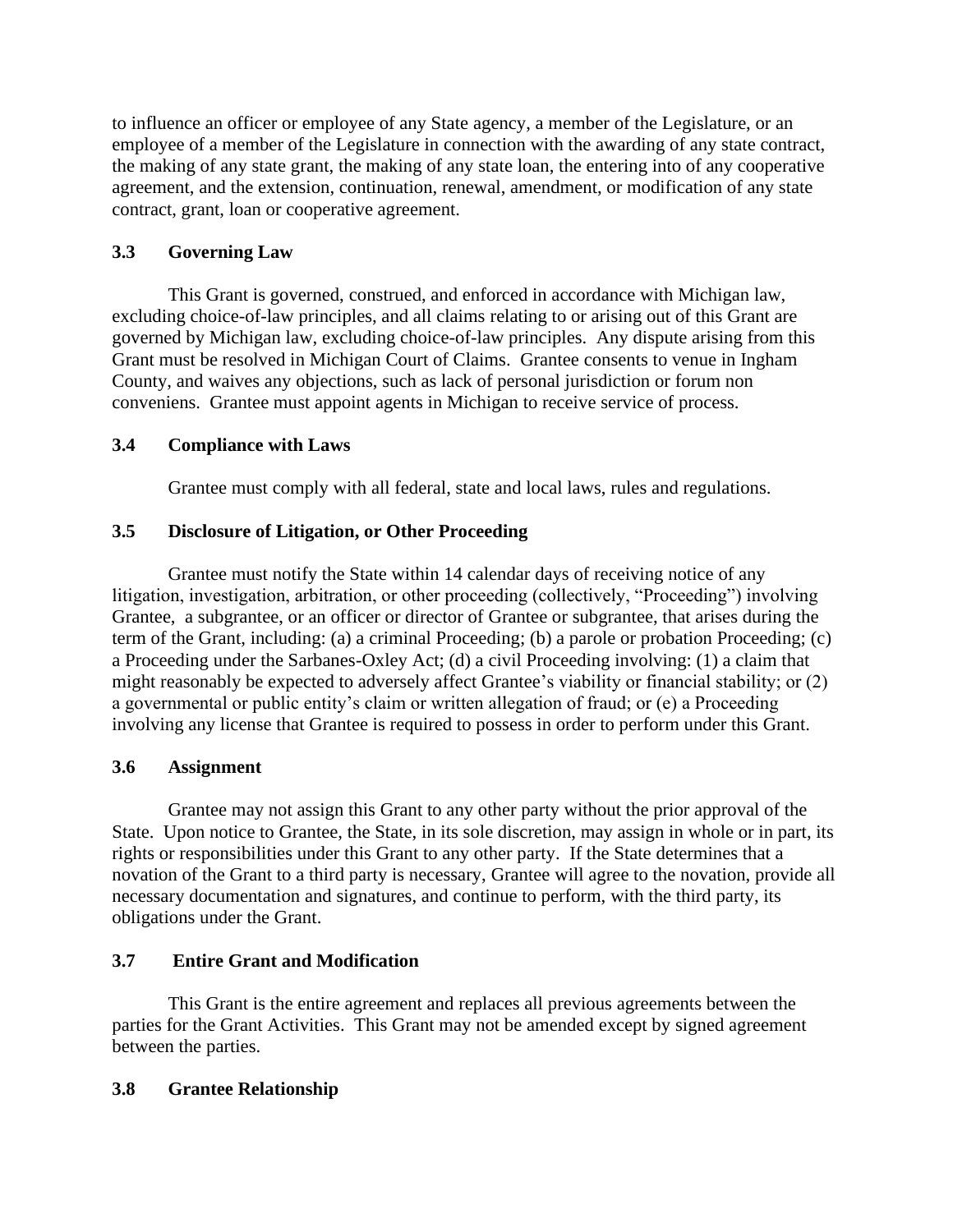Grantee assumes all rights, obligations and liabilities set forth in this Grant. Grantee, its employees, and agents will not be considered employees of the State. No partnership or joint venture relationship is created by virtue of this Grant. Grantee, and not the State, is responsible for the payment of wages, benefits, and taxes of Grantee's employees and any subgrantees. Prior performance does not modify Grantee's status as an independent Grantee.

#### **3.9 Dispute Resolution**

The parties will endeavor to resolve any Grant dispute in accordance with this provision. The dispute will be referred to the parties' respective Grant Administrators or Program Managers. Such referral must include a description of the issues and all supporting documentation. The parties must submit the dispute to a senior executive if unable to resolve the dispute within 15 business days. The parties will continue performing while a dispute is being resolved, unless the dispute precludes performance. A dispute involving payment does not preclude performance.

Litigation to resolve the dispute will not be instituted until after the dispute has been elevated to the parties' senior executive and either concludes that resolution is unlikely or fails to respond within 15 business days. The parties are not prohibited from instituting formal proceedings: (a) to avoid the expiration of statute of limitations period; (b) to preserve a superior position with respect to creditors; or (c) where a party makes a determination that a temporary restraining order or other injunctive relief is the only adequate remedy. This Section does not limit the State's right to terminate the Grant.

#### **4.0 Severability**

If any part of this Grant is held invalid or unenforceable, by any court of competent jurisdiction, that part will be deemed deleted from this Grant and the severed part will be replaced by agreed upon language that achieves the same or similar objectives. The remaining Grant will continue in full force and effect.

### **4.1 Waiver**

Failure to enforce any provision of this Grant will not constitute a waiver.